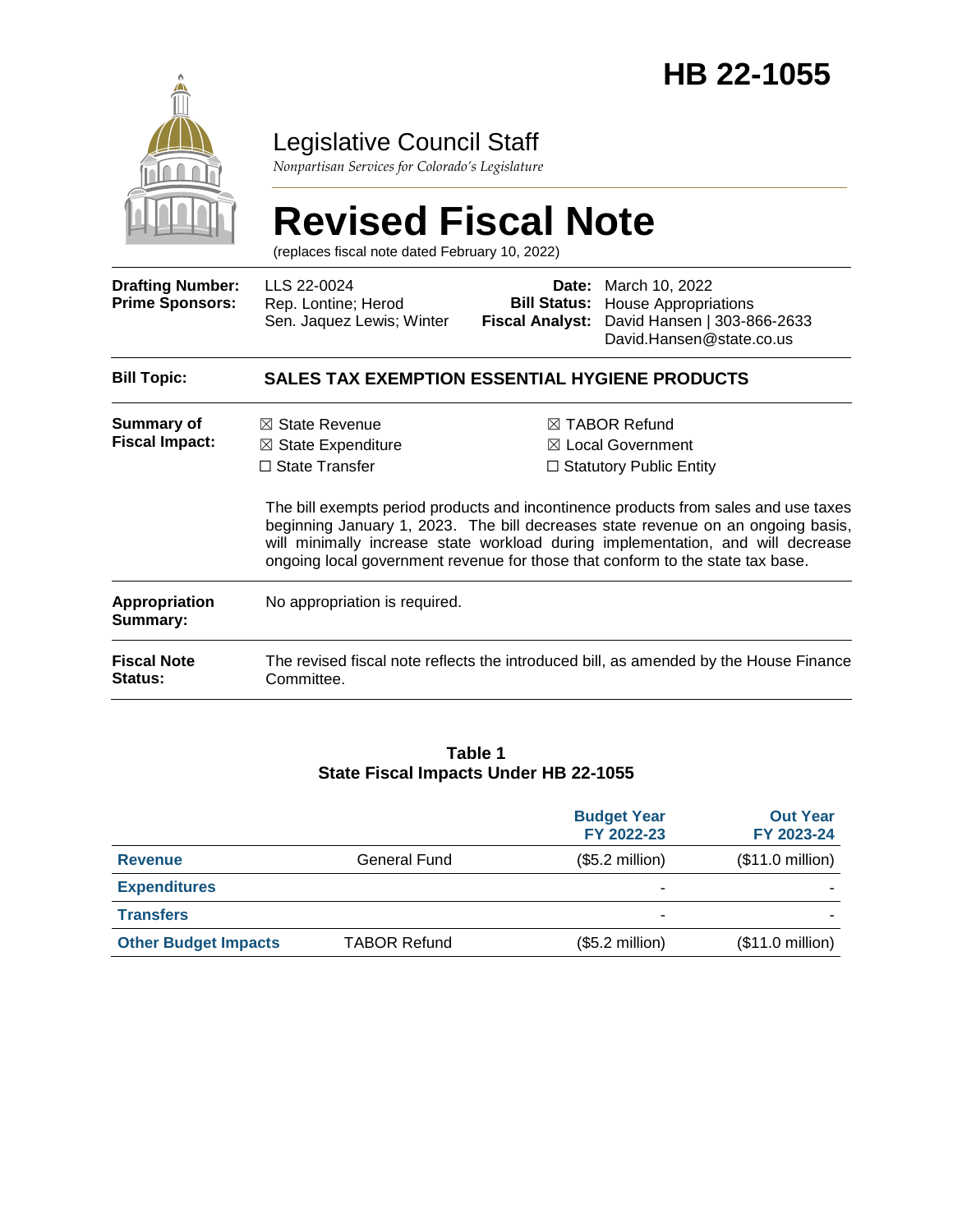Page 2

# Page 2<br>March 10, 2022 **HB 22-1055**

# **Summary of Legislation**

The bill exempts purchases of period products and incontinence products from state sales and use tax beginning January 1, 2023.

#### **State Revenue**

The bill is estimated to decrease General Fund revenue by \$5.2 million in FY 2022-23 and by \$11.0 million in FY 2023-24, with ongoing impacts in subsequent years that will grow with population growth and inflation. The impact in FY 2022-23 represents a half-year impact. Sales and use tax revenue is subject to TABOR.

#### **Data and Assumptions**

**Period products.** The analysis was based on estimated use of the bill's exempted products for impacted demographic groups. For period products, the analysis assumes regular use of these products for women and girls ages 12 to 51 based on the average age of first menstruation to menopause from National Institutes of Health data. In Colorado, the State Demographer projects there will be between 1,598,426 and 1,615,701 women and girls ages 12 to 51 from FY 2022-23 to FY 2023-24. The demand among users of these products was adjusted downward to exclude those who are expected to not be menstruating during pregnancy or nursing based on projected births in the state. Based on this adjusted population, there will be an estimated 88.0 million to 88.9 million likely menstrual days each year during the analysis period. $^{\rm 1}$  Assuming 40.4 percent of users of period products use tampons and 59.6 percent use pads or sanitary napkins, and average use of 4.0 products per day, there will be demand for about 143.0 million tampons and 211.0 million pads in the state each year. Lastly the revenue impact assumes an average inflation-adjusted price of about \$0.24 per tampon and \$0.22 per pad during the analysis period. Overall, the decrease in revenue from period products is \$1.1 million in FY 2022-23 and \$2.3 million in FY 2023-24.

The degree that actual use of period products differs from the above assumptions could increase or decrease the estimated revenue impact. For instance, the analysis does not factor in the use of sponges, cups, or other products that are included in the bill, or the use of period products for other reasons than menstruation, both factors that could increase the revenue impact. On the downside, the analysis does not factor in reduced menstruation or use of period products from causes other than pregnancy, such as surgical procedures, health conditions, or other means.

**Infant and child diaper use.** Diaper use for the infant and child population was based on the state's projected population of children ages 0 to 5 years from the Colorado State Demography Office. Assuming a projected average of 208,300 children less than 27 months through FY 2023-24 utilize about 8.0 diapers per day, and that 95.5 percent of children use disposable diapers, the demand for disposable diapers will be about 581 million each year during the analysis period. The remaining children are assumed to use cloth diapers. For the projected 174,700 children ages 27 months to 5 years, it is assumed about 8.0 percent use an average of one disposable diaper each day based on rates of night-time only use in older children, or an average of 5.1 million disposable diapers each year during the analysis period. Assuming an average inflation-adjusted unit cost of \$0.32 per disposable

 $\overline{a}$ <sup>1</sup> Menstrual days was calculated assuming an average cycle length of 28 days and 4.5 days per period based on National Institutes of Health data.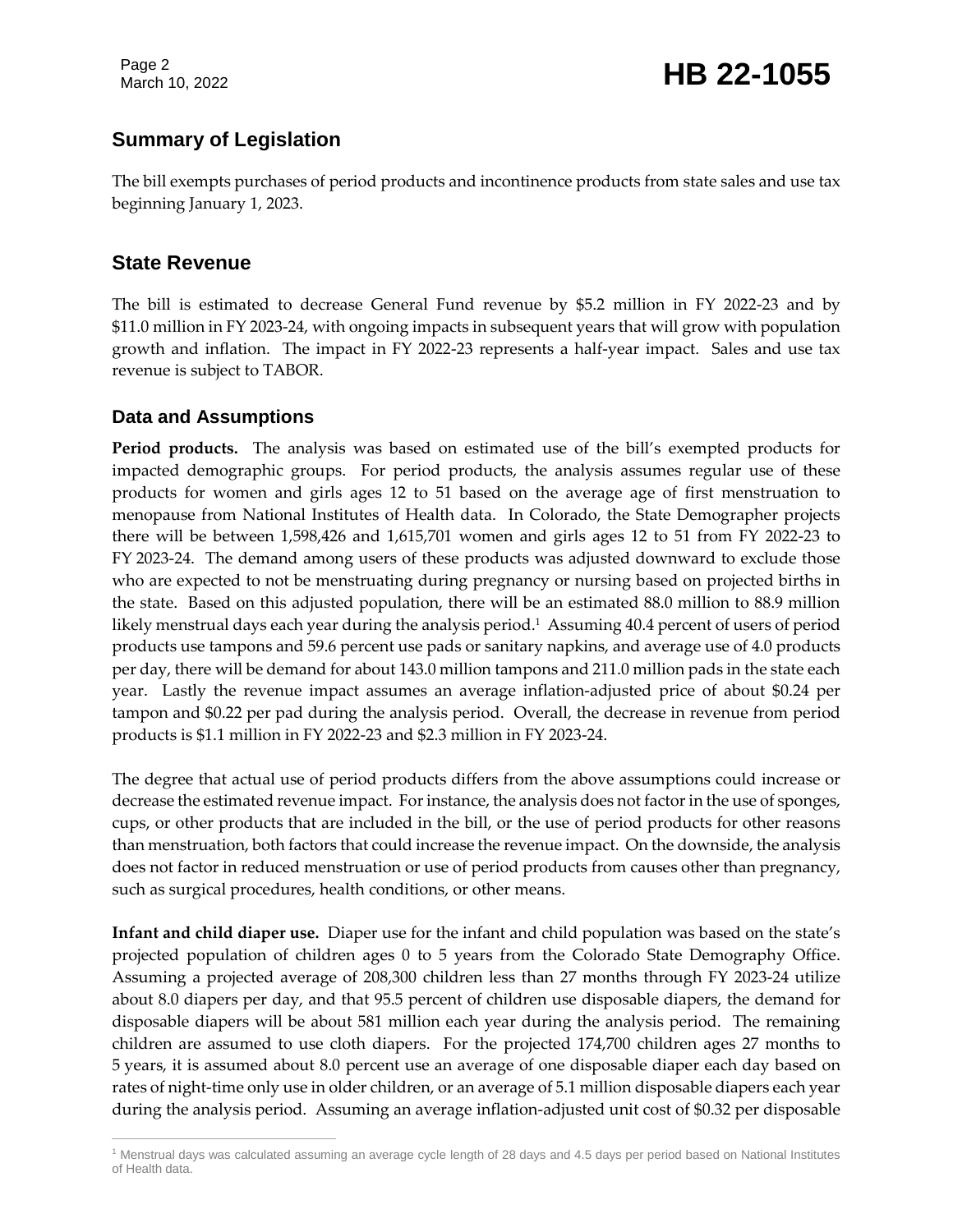Page 3

diaper, and an average one-time cloth diaper cost of about \$410, the bill will decrease revenue from these products by an estimated \$2.6 million in FY 2022-23 and \$5.5 million in FY 2023-24.

The degree that actual infant and child diaper use differs from the assumptions used in this analysis could increase or decrease the estimated revenue impact. For instance, the use of diapers for reasons other than infant and child care, or for those older than age 5 could increase the revenue impact. Alternatively, if caretakers reduce diaper use significantly before 27 months, or that children over this age require fewer diapers at night, the revenue impact could be lower.

**Incontinence products.** A study on the direct cost of urinary incontinence in the U.S. found the cost in 1995 was \$16.3 billion.<sup>2</sup> Further, an analysis of the cost of urinary incontinence among women estimated that diaper purchases and incontinence pads comprised about 40 percent of the annual cost of routine products and care, costs the researchers noted accounted for 50 percent to 75 percent of the above cited direct costs.<sup>3</sup> Inflating the per capita cost for the adult population of urinary incontinence using the Consumer Price Index, based on projections in the December 2021 Legislative Council Staff Forecast, assuming 60 percent of the total cost of urinary incontinence is spent on routine care products, and applying the estimated cost of incontinence products to the projected adult population in Colorado, the bill will decrease revenue in FY 2022-23 by an estimated \$1.5 million and by \$3.1 million in FY 2023-24. The degree that actual incontinence product use differs from the assumptions used in this analysis could increase or decrease the estimated revenue impact.

#### **State Expenditures**

The bill will minimally increase workload for the Department of Revenue to update sales and use tax guidance and forms. The bill also increases workload in the Office of the State Auditor to review this tax expenditure. The fiscal note assumes that workload impacts can be met with existing resources.

# **Other Budget Impacts**

**TABOR refunds.** The bill is expected to decrease the amount of state revenue required to be refunded to taxpayers by the amounts shown in the State Revenue section above. This estimate assumes the December 2021 Legislative Council Staff revenue forecast. A forecast of state revenue subject to TABOR is not available beyond FY 2023-24. Because TABOR refunds are paid from the General Fund, decreased General Fund revenue will lower the TABOR refund obligation, but result in no net change to the amount of General Fund otherwise available to spend or save.

 $\overline{a}$ <sup>2</sup> Wilson, Leslie, Brown, Jeanette S., Shin, Grace P., Luc, Kim-Oanh, and Subak, Leslee L., Annual Direct Cost of Urinary Incontinence, National Institutes of Health, PubMed, 2001. <https://pubmed.ncbi.nlm.nih.gov/11530119/>

<sup>&</sup>lt;sup>3</sup> Subak, Leslee L. et al. High Costs of Urinary Incontinence Among Women Electing Surgery to Treat Stress Incontinence, National Institutes of Health, PubMed, 2008.

<https://www.ncbi.nlm.nih.gov/pmc/articles/PMC2593129/#R1>